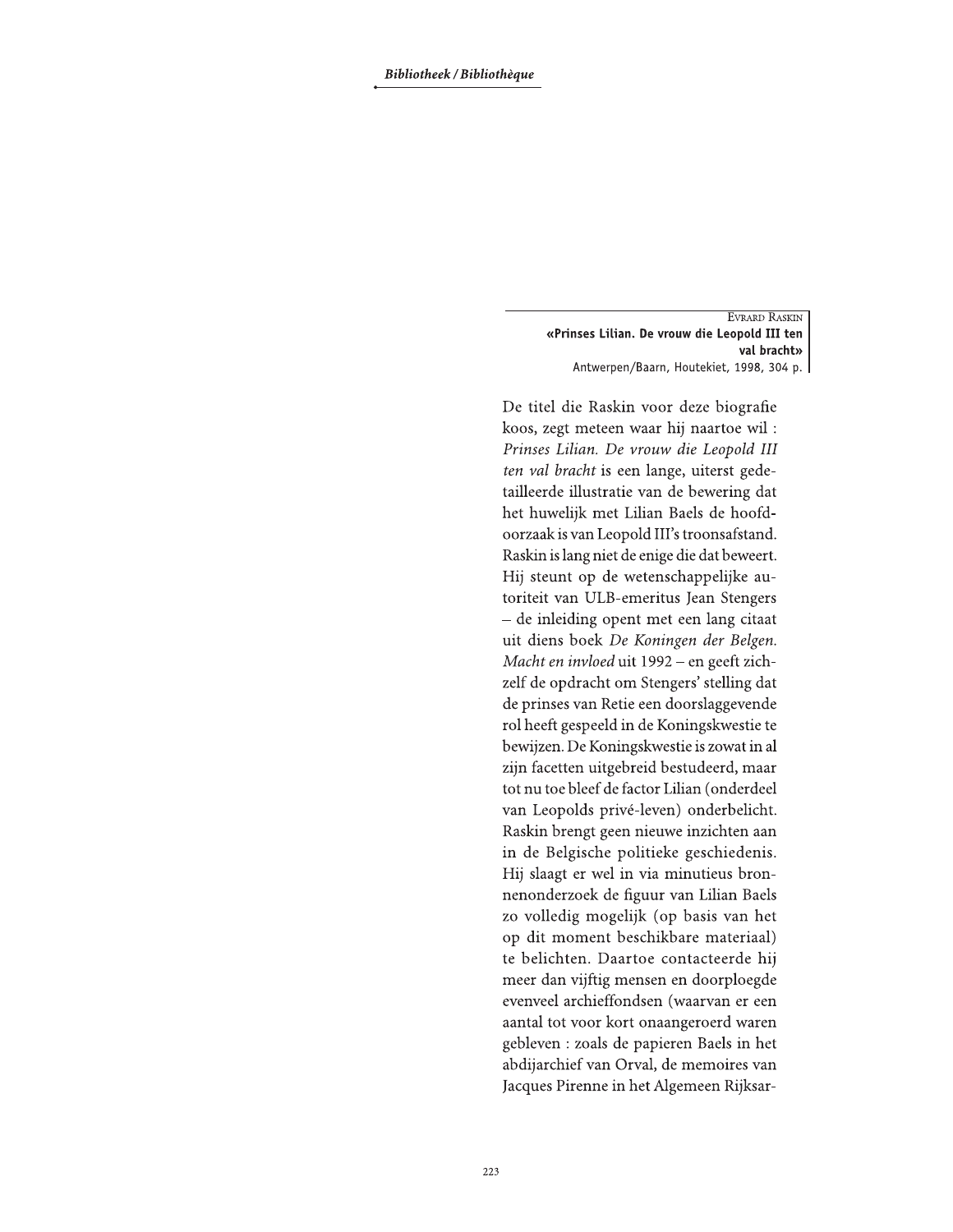chief in Brussel en de papieren van Achille van Acker in het Rijksarchief in Brugge). Uiteraard vormde ook de pers - als weerspiegeling van de felle reacties van de publieke opinie – een rijke bron van informatie. Het resultaat is een traditionele, chronologisch opgebouwde biografie, die een schat aan informatie bevat, maar die door het ouderwetse taalgebruik en heel wat overbodige expliciteringen stroef leest.

Lilian Baels werd in Londen geboren op 28 november 1916 als zevende kind van het Oostendse echtpaar Hendrik Baels en Anna Devisscher. Hendrik Baels was een succesvol advocaat en zakenman in de visserij. Na de terugkeer van het gezin uit Londen aan het eind van de Eerste Wereldoorlog maakte hij carrière als volksvertegenwoordiger, minister en provinciegouverneur. Het echtpaar Baels maakte ambitieuze plannen voor hun kinderen. Lilian Baels liet zich al vroeg opmerken door haar uitzonderlijke schoonheid en intelligentie. Bij het uitbreken van de Tweede Wereldoorlog vluchtte het gezin Baels naar het Franse Anglet. Die vlucht kostte Hendrik Baels zijn functie als provinciegouverneur. In een poging om zijn afzetting ongedaan te maken ging hij in de zomer van 1940 verschillende keren op audiëntie bij o.m. Louis Fredericq, de kabinetschef van Leopold. Hendrik Baels werd daarbij vergezeld door Lilian. Volgens wat Raskin de "hagiografische literatuur" (J. Cleeremans, Léopold III,... en R. Keyes, Leopold III) noemt, zou Lilian Leopold ter gelegenheid van deze audiënties haast bij toeval hebben ontmoet. Het is evenwel veel waarschijnlijker dat de koning Lilian zeker sinds 1939 kende van de golfclub in Het Zoute. Feit is dat Robert Capelle, secretaris van de koning, in opdracht van Leopold in september 1940 het originele exemplaar van het Koninklijk Besluit over de afzetting van Baels ging ophalen op het ministerie van Binnenlandse Zaken. De vorstelijke tussenkomst bleek succesvol: op 3 mei 1941 werd Hendrik Baels net als alle andere provinciegouverneurs "ter beschikking gesteld", zodat hij opnieuw zijn salaris ontving.

De verhouding van zijn dochter met Leopold redde zodoende Hendrik Baels' politieke vel. In januari 1941 kreeg de koninklijke relatie vaste vorm : koningin Elisabeth herself liet Lilian Baels vanuit Anglet naar Brussel overbrengen "om haar zoon Leopold afleiding te bezorgen" (dixit Robert Capelle, p. 99). In de eerste negen hoofdstukken schetst Raskin de achtergrond van Lilian Baels en van Leopold III en de gebeurtenissen tot aan hun geheim kerkelijk huwelijk op 11 september 1941. Raskin levert, zoals al eerder gezegd, een schat aan informatie maar gaat in zijn interpretatie af en toe uit de bocht.

Bij zijn beschrijving van de karakters van Lilian (p. 56-57) en Leopold (p. 78-79) stelt hij zich op als historicus-alweter die, in tegenstelling tot de 'hagiografen', de ware toedracht kent. Niemand zal Raskin tegenspreken in zijn bewering dat Lilian ambitieus was. Moeilijker wordt het om voor wetenschappelijke waar aan te nemen dat "de eindontwikkeling van Lilians karakter begon toen ze dertien was" (door haar verblijf in het Institut du Sacré-Coeur in Brussel, p. 57) of dat Lilian haar culturele bagage zowat uitsluitend aan haar vader te danken had (p. 56). In de analyse van Leopolds karakter is Raskin gefixeerd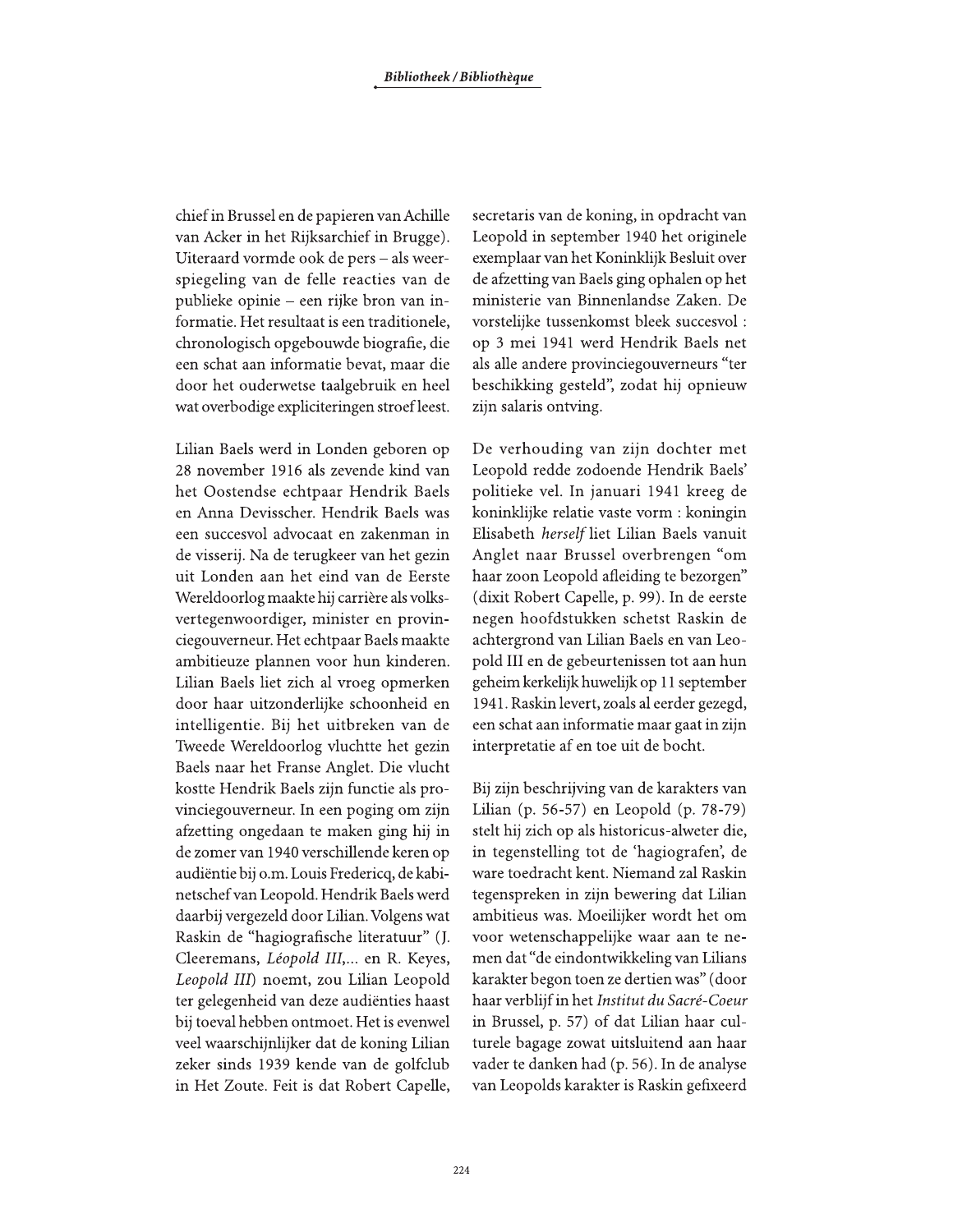op het onderkennen van erfelijke karaktertrekken. Hij komt tot het dubieuze besluit dat Leopolds karakter geen kenmerken vertoonde die eigen waren aan de familie van zijn moeder Elisabeth, want, "kan men zich Leopold voorstellen terwijl hij een muziekinstrument bespeelt, verbroedert met een anarchist of een marginale denker, of in een safaripak over de Brusselse Grote Markt stapt"? (p. 79). Raskin vindt het ook nodig om de lezer in te lichten over de toegankelijkheid van bepaalde bronnen. Het lijkt alsof hij ons wil overtuigen van de degelijkheid van zijn heuristiek. Dit soort technische expliciteringen (zoals over de memoires van secretaris Robert Capelle, p. 94) storen het verhaal en horen thuis in de voetnoten. Een degelijke eindredactie had veel goed gemaakt.

De hoofdstukken over de periode vanaf het kerkelijk huwelijk tot aan het eind van de koningskwestie in 1950 zijn prima gedocumenteerd en bevatten veel minder gratuite speculaties.

Op 11 september 1941 trouwden Leopold en Lilian in het grootste geheim in de kapel van het paleis van Laken. Alleen Kardinaal Van Roey, die het huwelijk inzegende, en de naaste familieleden waren op de hoogte. Raskin haalt bij monde van Hendrik De Man drie redenen aan voor dit huwelijk: de "uitgesproken seksualiteit" van Leopold waardoor hij niet kon weerstaan aan de fysieke aantrekkingskracht die Lilian Baels op hem uitoefende, de druk die kardinaal Van Roey op Leopold uitoefende om "zijn privé-leven in godsdienstig-moreel opzicht te regulariseren" en de aanwezigheid bij Leopold van "een mystieke sentimentaliteit waardoor zijn

geestelijke leiders een grote invloed op hem konden verwerven" (p. 108), wat dat laatste ook moge betekenen. Interessant aan het gegeven van het kerkelijk huwelijk is het feit dat het om een illegale daad gaat (de koning zelf overtrad de grondwet, maar schijnt daar in het licht van zijn autoriaire staatsideeën weinig moeite mee te hebben) en dat het burgerlijk huwelijk bewust werd uitgesteld. Redenen daarvoor waren de geheimhouding - Leopold wist dat het bekendmaken van het nieuws grote opschudding zou verwekken -, de vraag of het wel kon dat Lilian de titel van koningin zou voeren, Lilians gebrek aan adellijk bloed en -het grootste probleemhet statuut van de zonen (en hun recht op de troon) die uit het huwelijk zouden voortkomen.

Mogelijk rekende Leopold op een Duitse overwinning met een herinrichting van de Belgische staat op autoritaire leest, zodat hijzelf een regeling zou kunnen treffen. De sympathie die Leopold én Lilian voor het nazi-regime voelden, blijkt al van bij het prille begin van hun huwelijk: zo voert de huwelijksreis hen naar Oostenrijk -officieel voor een operatie aan Leopolds kaak – waar ze in Wenen logeerden bij een oude bekende van Lilian, de notoire nazi Karl Kühn. Zowat drie maanden na het kerkelijk huwelijk vond, veel sneller dan oorspronkelijk gepland, het burgerlijk huwelijk plaats omdat Lilian zwanger bleek. De aankondiging van het burgerlijk huwelijk aan de bevolking via Kardinaal Van Roey op 7 december 1941 lokte een stroom negatieve reacties uit. De populariteit van Leopold, 'krijgsgevangene' en 'ontroostbare weduwnaar' daalde tot onder het nulpunt. Opvallend daarbij is dat zelfs aan socialistische zijde het argu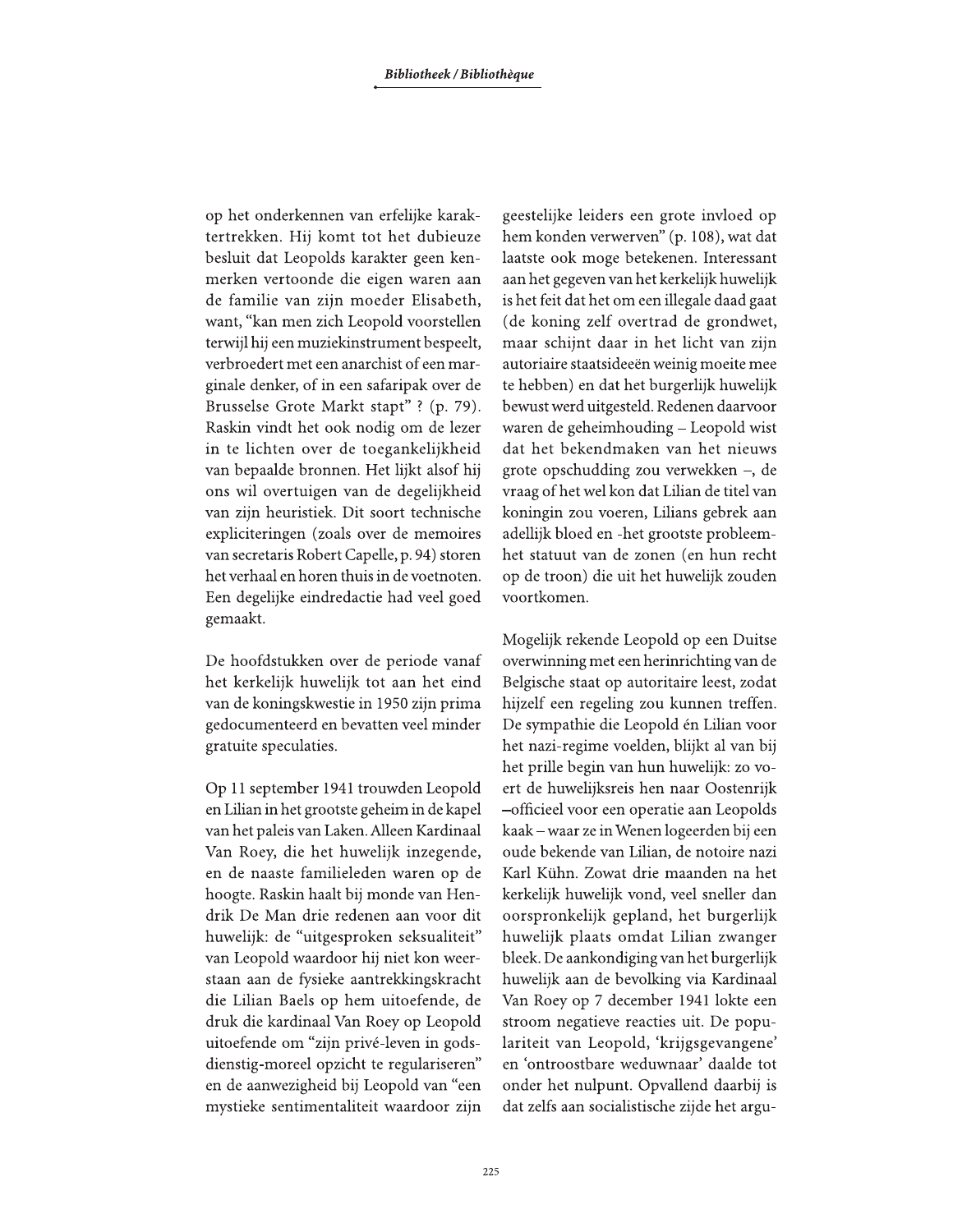ment werd gebruikt dat het niet kon dat de koning met een burgermeisje trouwde. Het feit dat Lilian de titel van 'prinses de Réthy' kreeg, de naam die wijlen koningin Astrid gebruikte als ze incognito reisde, strooide extra zout in de publieke wonde.

Positieve reacties kwamen er uit traditioneel katholieke, koningsgezinde milieus en van Hitler, die het toejuichte dat Leopold huwde met "een meisje uit het eigen volk" (p. 128). Tussen december 1941 en juni 1944 beleefden Leopold en Lilian samen met de kinderen een relatief zorgeloze tijd op het kasteel van Laken. Enkele maanden voor het einde van de oorlog, op 7 juni 1944, werd Leopold - zoals verwacht gedeporteerd naar Duitsland. Hoewel Lilian pro forma verzet aantekende tegen het Führerbefehl werd ook zij, samen met de kinderen, naar Hirschtein overgebracht. In het voorjaar van 1945 verhuisde het gezin naar het Oostenrijkse Strobl. Na de bevrijding van België en van de koninklijke familie door de geallieerden op 8 mei 1945 was het verre van duidelijk of Leopold naar Brussel zou terugkeren. Leopolds 'politiek testament', waarin hij zijn ideeën over een autoritair bewind voor België uiteenzette, en de daaruit voortvloeiende wrijvingen met het kabinet in Londen maakten dat onmogelijk. De besprekingen over zijn terugkeer op de troon die in Strobl werden gevoerd met vooraanstaande politici (Achille Van Acker reisde in mei-juli 1945 niet minder dan vier keer naar Oostenrijk) sleepten aan en leverden uiteindelijk geen resultaten op.

Raskin focust in het hoofdstuk over die eerste gesprekken op de rol van Lilian en beschouwt haar bemoeienis blijkbaar als het ultieme bewijs voor de stelling dat zij

verantwoordelijk is voor de "ondergang" van Leopold. Zo is er het verhaal dat Lilian Louis Fredericq, lid van de Belgische delegatie, ontving buiten medeweten van haar man. Zij nam achter de schermen actief deel aan de besprekingen en verzette zich met hand en tand tegen Leopolds abdicatie en tegen een terugkeer van de koning zonder haar. Haar invloed gold blijkbaar vooral 's nachts; zo verklaarde Van Acker: "Iedere avond was hij geneigd te abdiceren, iedere morgen was hij van mening veranderd" (p. 190). Zonder te willen ontkennen dat Lilian een bijzondere impact had op Leopold, mogen we niet vergeten dat hij de politiek patstelling vooral aan zichzelf te danken had. Het was Leopold zelf die er, ook na de bevrijding, op stond dat de regering zich publiekelijk zou verontschuldigen. Een troonsafstand, vroeg of laat, zou in geen geval eerherstel betekend hebben. En was hij het niet die het voor de democratie bedreigende politieke testament had geschreven en die ervan uitging dat de Duitsers militair te sterk waren?

In oktober 1945 – nog steeds in afwachting van een oplossing voor de Koningskwestie – trok het gezin naar het Zwitserse Prégny, waar ze hun intrek namen in een luxueuze villa aan het meer van Genève. De gebeurtenissen raakten in een stroomversnelling na de vervroegde parlementsverkiezingen van 26 juni 1949, waarbij de CVP opnieuw vooruitgang boekte. De besprekingen in Prégny met de delegatie van de Belgische regering verliepen stroef. Lilian bemoeide zich, volgens Raskin, net als in Strobl, te veel met de politieke toekomst van haar echtgenoot. Ze bleek wel bereid om openlijk afstand te doen van de titel van koningin om Leopolds terug